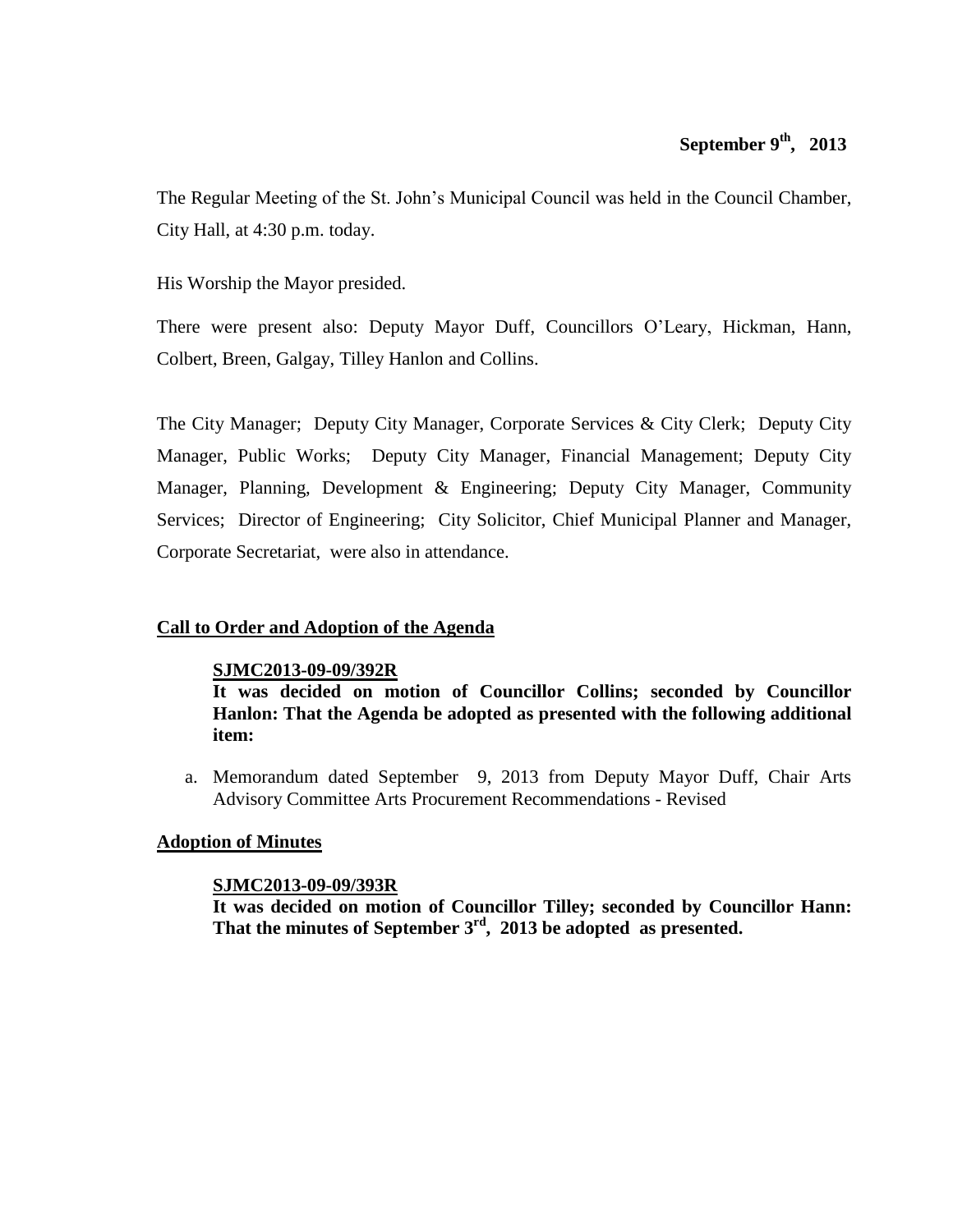#### **Notices Published**

## **1. Proposed Rezoning of Property Situate 200-232 Newfoundland Drive, Virginia Park Plaza, Applicant: Regal Realty Limited (Ward 1) Three (3) Submissions**

Council considered a memorandum dated September 5, 2013 from the Chief Municipal Planner concerning the proposed rezoning of property situate 200-232 Newfoundland Drive, Virginia Park Plaza. Verbal and written representations, some expressing concern or opposition to the proposed development were received.

Councillor Danny Breen outlined details of the proposal which includes Phase 1 residential condominium with commercial space; Phase 2, a two-storey commercial building facing onto Newfoundland Drive and Phase 3, 5 storey residential units on the east side of the parking lot. Councillor Breen advised that he attended an informal meeting to discuss the proposed development with area residents and the applicant on September 4, 2013 at the Virginia Park Community Centre. He noted that though he received positive response to the proposal, concern was expressed relative to traffic, insufficient parking spaces and the potential loss of a pathway. He put forward the following motion:

#### **SJMC2013-09-09/394R**

**It was moved by Councillor Breen; seconded by Councillor Hann: That Phases 1 and 2 of the proposed redevelopment of Virginia Park Plaza for residential and commercial use be approved; and that phase 3 be referred to a public meeting.**

Discussion ensued during which members of Council, though supportive of the proposal, were not in favour of supporting the project in "piecemeal fashion" and felt that as a matter of principle, normal process should be followed, and the entire project referred to a public hearing. The following motion was put forward.

#### **SJMC2013-09-09/395R**

**It was moved by Deputy Mayor Duff; seconded by Councillor O'Leary: That the motion be amended to refer the entire project to a public meeting.**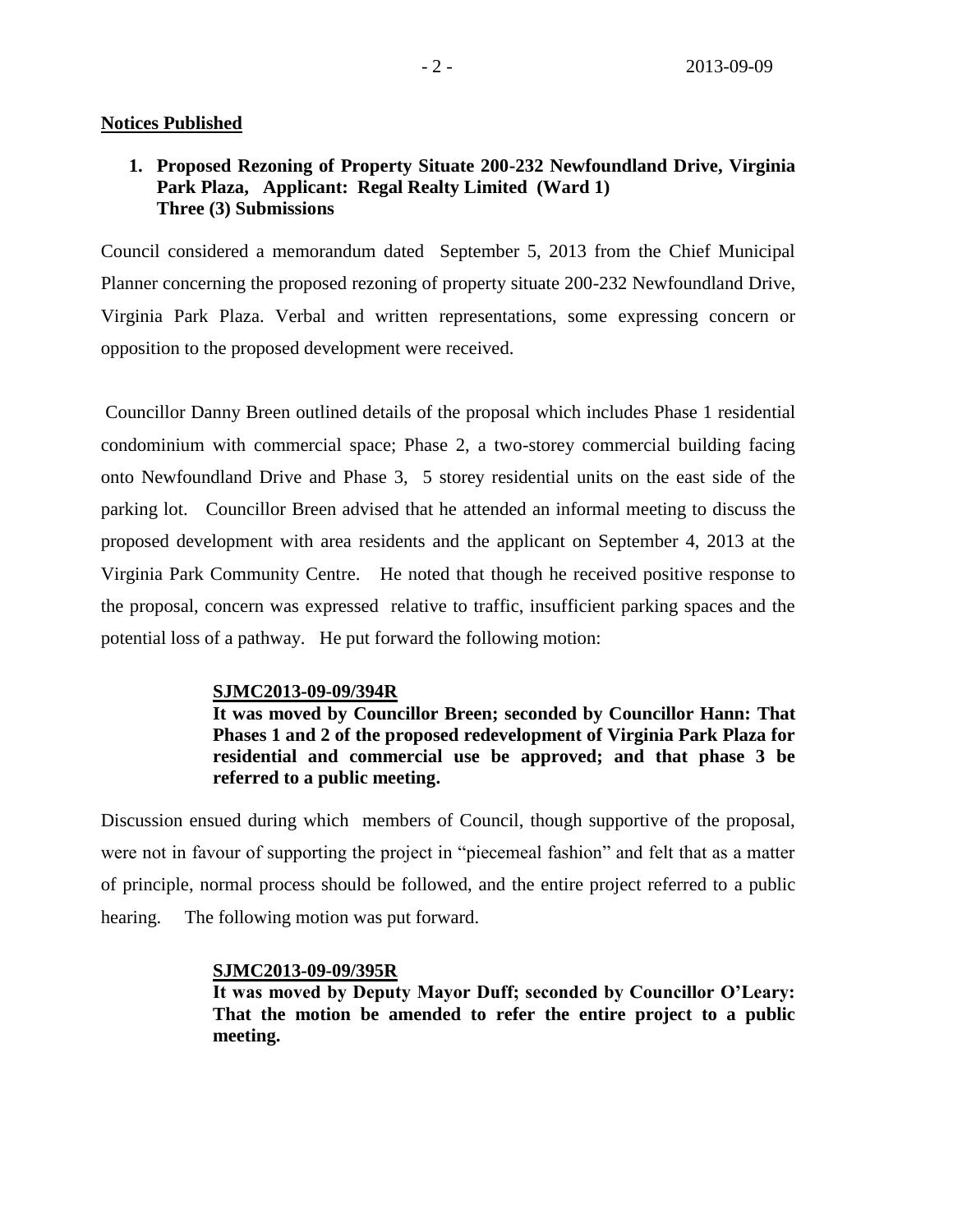Councillor Breen indicated that he has no objection to a public meeting being held on the entire proposal, however, pointed out that he is merely following the recommendation of the Planning Committee and subsequent approval of Council that a LUAR be prepared by the developer, that the proposed rezoning and assessment report be advertised to the area residents and property owners for public review and comment. Councillor Breen took exception to the inference that he was trying to deviate from the normal process. He suggested that perhaps the rules should be changed to make public hearings mandatory, noting that he intends to bring forward notice of motion to that effect.

# **Following discussion, the motion as amended being put was unanimously carried.**

**2. A Discretionary Use Application** has been submitted requesting permission to construct a single detached dwelling at **Civic No. 52 Pennywell Road** to create a two-unit infill dwelling. Two off-street parking spaces will be provided**. (Ward 2)**

#### **SJMC2013-09-09/396R**

**It was moved by Councillor Galgay; seconded by Deputy Mayor Duff; That the application be approved subject to all applicable City requirements.**

**The motion being put was unanimously carried.**

#### **Public Hearing Report**

Public Hearing Report dated August 14, 2013 RE: 12-20 Mount Cashel Road Application for Townhouse Condominium Development Proposed New R2 Condominium Zone Applicant: 62554 Newfoundland and Labrador Inc.

Councillor Colbert presented the report of a public meeting held on August 14, 2013 to discuss an application for Townhouse Condominium Development, 12-20 Mount Cashel Road. In this regard, Council also considered a memorandum dated September 4, 2013 from the Chief Municipal Planner as well as written submissions received from area residents which included a request that an Land Use Assessment Report be completed.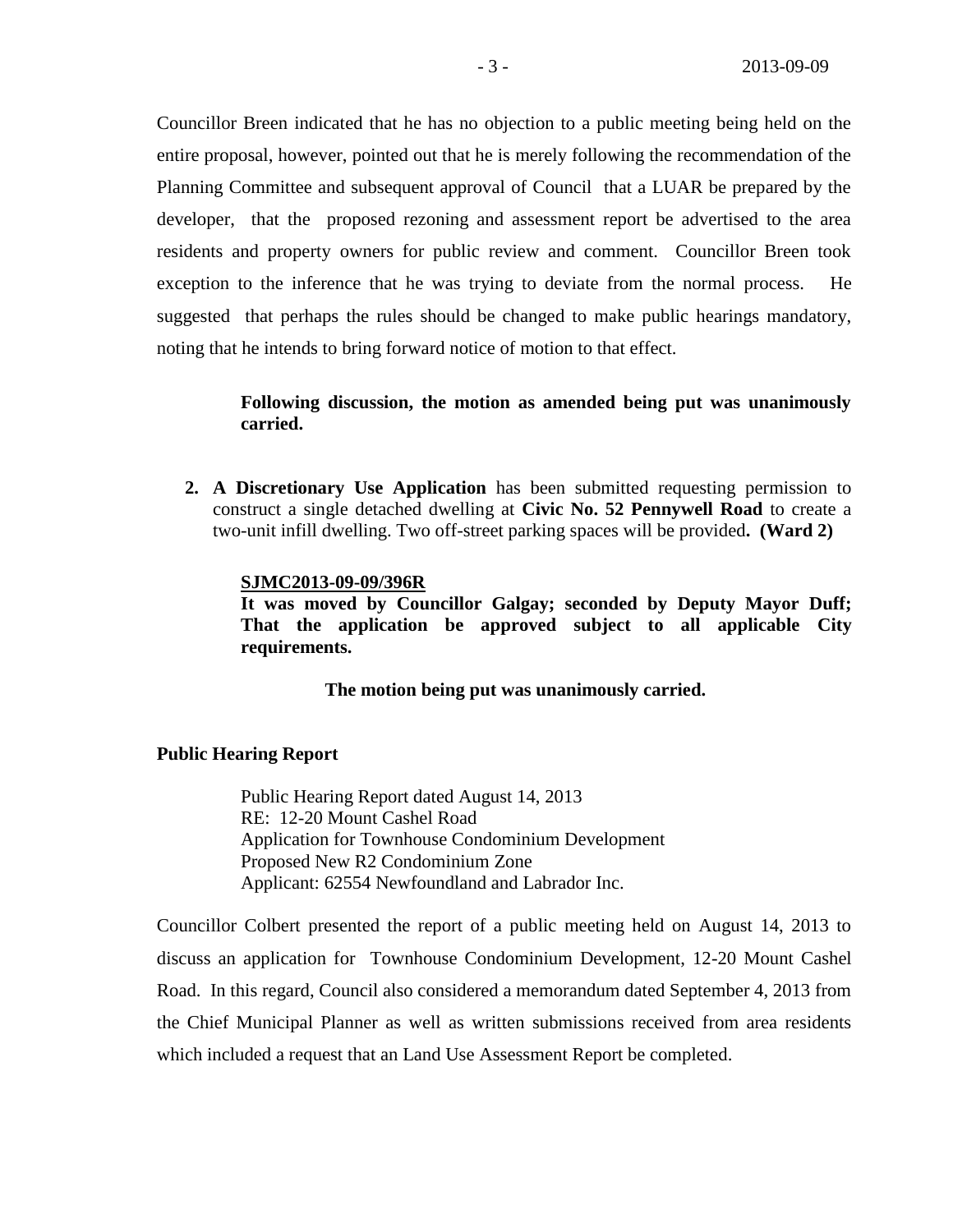#### **SJMC2013-09-09/397R**

**It was moved by Councillor Colbert; seconded by Councillor Hanlon: That staff be directed to proceed with the rezoning process for 12-20 Mount Cashel Road proposed new R2 Condominium Zone; and further, agreed that the following Resolution for St. John's Development Regulations Amendment Number 584, 2013 be adopted:**

#### **RESOLUTION ST. JOHN'S DEVELOPMENT REGULATIONS AMENDMENT NUMBER 584, 2013**

**WHEREAS** the City of St. John's wishes to modify the St. John's Development Regulations to establish a site-specific zone for property located at 12-20 Mount Cashel Road.

**BE IT THEREFORE RESOLVED** that the City of St. John's hereby adopts the following text amendment to the St. John's Development Regulations in accordance with the Urban and Rural Planning Act, 2000:

- Rezone the property at 12-20 Mount Cashel Road from the Residential Medium Density (R2) Zone to the Residential Medium Density – Condominium (R2- Condominimum) Zone, as shown on Map Z-1A attached; and
- Amend Section 10 of the Development Regulations by adding the following new zone:

## **10.4.(B) RESIDENTIAL MEDIUM DENSITY - CONDOMINIUM (R2 Condominium) ZONE**

(See Section 5.1.4 - Development Above the 190-Metre Contour)

The purpose of this land-use zone is to allow land development under condominium ownership, where the overall development has frontage on a public road but individual units within the development do not have frontage on a public road.

10.4.(B).1 Permitted Uses

Residential Condominium:

- (a) Accessory Building (subject to Section 8.3.6)
- (b) Home Office (subject to Section 7.9)
- (c) Townhousing

10.4.(B).2 Discretionary Uses (subject to Section 5.8)

- (a) Home Occupation (subject to Section 7.8)
- (b) Parking Lot (subject to Section 7.13)
- (c) Public Utility

10.4.(B).3 Zone Requirements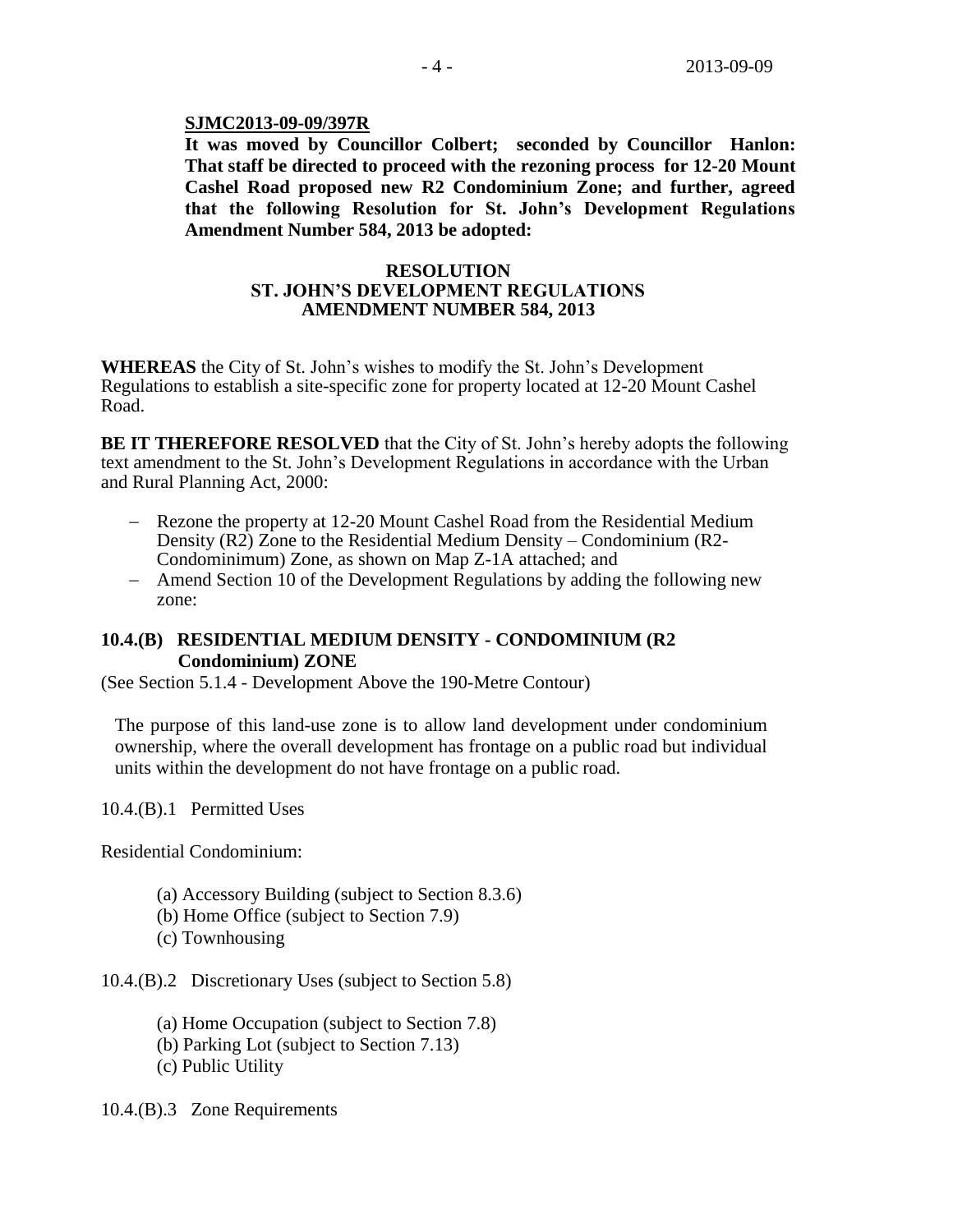The following requirements shall apply to all types of residential development:

- (a) Lot Area (minimum) 180 square metres per Dwelling Unit
- (b) Lot Frontage (minimum) 20 metres
- (c) Building Line (minimum) 6 metres
- (d) Side Yard for End-Unit Townhouses (minimum) 1.2 metres
- (e) Side Yard (as oriented from the public street frontage) (minimum) 6 metres
- (f) Rear Yard (as oriented from the public street frontage) (minimum) 1.2 metres
- (g) Building Height (maximum): 3 storeys
- (h) Off-Street Parking Spaces (minimum): 1 space per Dwelling Unit
- (i) Landscaping (minimum): 30% of entire Lot Area

**BE IT FURTHER RESOLVED** that the City of St. John's requests the Minister of Municipal Affairs to register the proposed amendment in accordance with the requirements of the Urban and Rural Planning Act, 2000.

**IN WITNESS THEREOF** the Seal of the City of St. John's has been hereunto affixed and this Resolution has been signed by the Mayor and the City Clerk on behalf of Council this 9th day of **September, 2013.**

**Mayor**

**\_\_\_\_\_\_\_\_\_\_\_\_\_\_\_\_\_\_\_\_\_\_\_\_\_\_\_\_\_\_\_**

**\_\_\_\_\_\_\_\_\_\_\_\_\_\_\_\_\_\_\_\_\_\_\_\_\_\_\_\_\_\_\_**

**City Clerk**

I hereby certify that this Amendment has been prepared in accordance with the Urban and Rural Planning Act, 2000.

\_\_\_\_\_\_\_\_\_\_\_\_\_\_\_\_\_\_\_\_\_\_\_\_\_\_\_\_\_\_\_\_\_\_\_\_\_\_\_\_\_\_\_\_\_ **MCIP**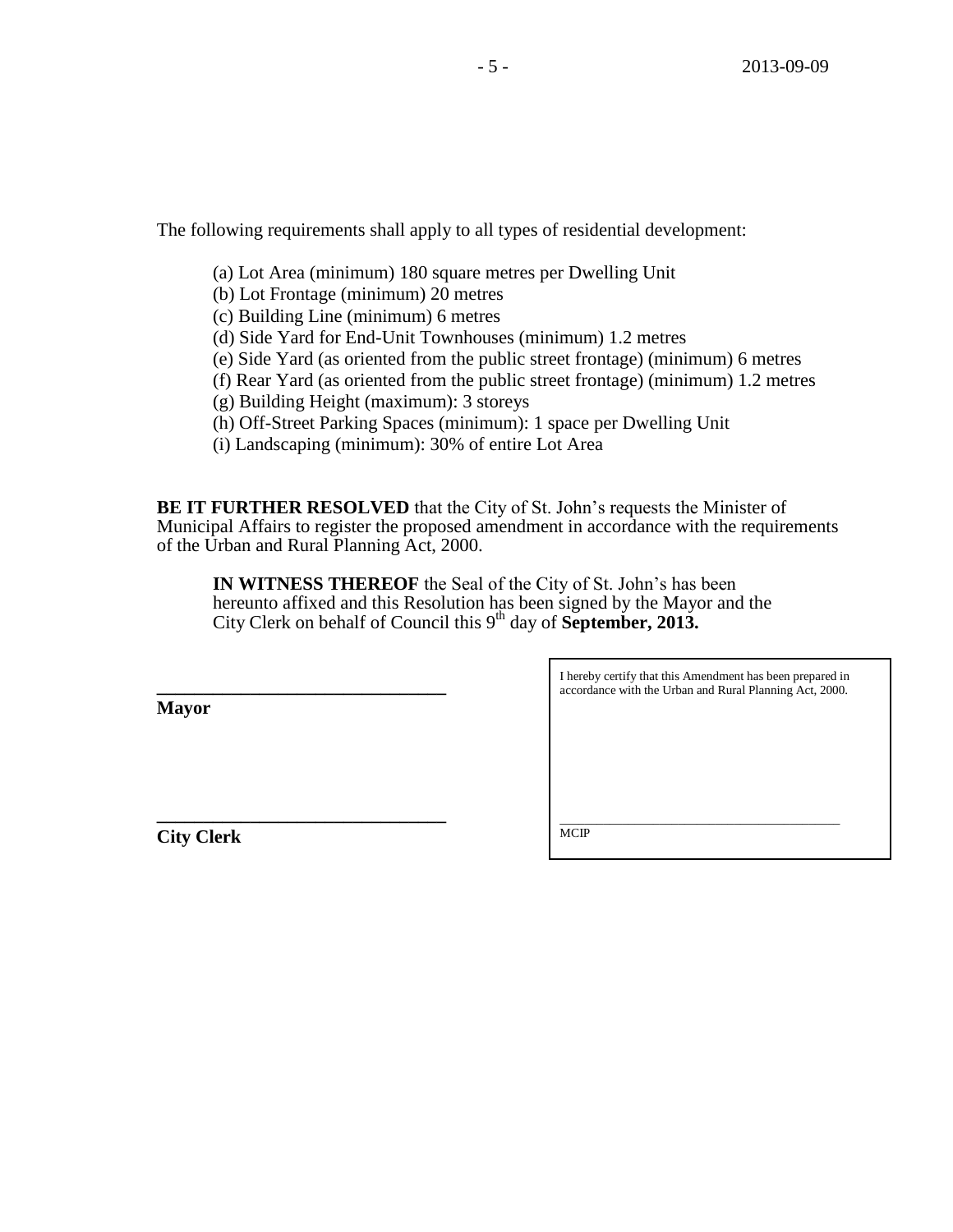| <b>INST</b><br>Α2<br>TARRANT LANG<br>A2<br>R <sub>1</sub><br>R2<br>R <sub>1</sub>                                                                                                                                                                                                  | CO<br>CO<br>TORBAL RD<br><b>INST</b><br>R2<br>MOUNT CASHEL RD<br>O<br>R <sub>2</sub><br>CN                                                                                                                                             |
|------------------------------------------------------------------------------------------------------------------------------------------------------------------------------------------------------------------------------------------------------------------------------------|----------------------------------------------------------------------------------------------------------------------------------------------------------------------------------------------------------------------------------------|
| <b>CITY OF ST. JOHN'S</b><br><b>DEVELOPMENT REGULATIONS</b><br>Amendment No. 584, 2013<br>[Map $Z-1A$ ]<br>AREA PROPOSED TO BE REZONED FROM<br>RESIDENTIAL MEDIUM DENSITY (R2) LAND USE ZONE TO<br>RESIDENTIAL MEDIUM DENSITY - CONDOMIMIUM ZONE<br>(R2 CONDOMINIUM) LAND USE ZONE | 2013 09 05 SCALE: 1:1250<br>CITY OF ST. JOHN'S<br>DEPARTMENT OF PLANNING,<br><b>DEVELOPMENT &amp; ENGINEERING</b><br>I hereby certify that this amendment<br>has been prepared in accordance with the<br>Urban and Rural Planning Act. |
| 12-20 Mount Cashel Road                                                                                                                                                                                                                                                            | M.C.I.P. signature and seal                                                                                                                                                                                                            |
| <b>Mayor</b>                                                                                                                                                                                                                                                                       |                                                                                                                                                                                                                                        |
| <b>City Clerk</b>                                                                                                                                                                                                                                                                  |                                                                                                                                                                                                                                        |
| <b>Council Adoption</b>                                                                                                                                                                                                                                                            | <b>Provincial Registration</b>                                                                                                                                                                                                         |

Members of Council indicated their support of the proposed development and were satisfied that issues of concern have been satisfactorily addressed.

**Following discussion, the motion being put was unanimously carried.**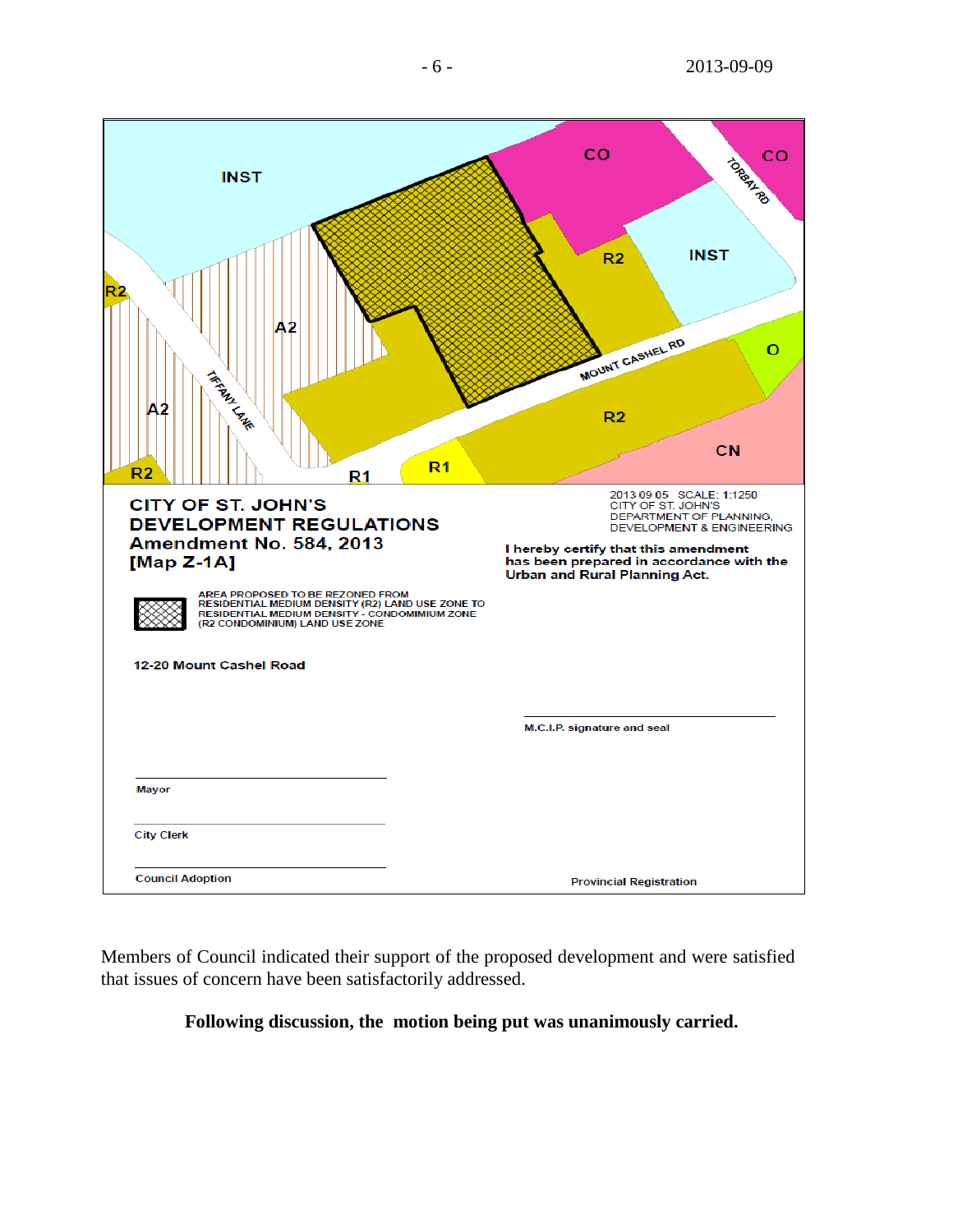# **Development Committee Report dated September 3, 2013**

Council considered the following Development Committee Report dated September 3, 2013:

# **1. Request for a Variance Hebron Way**

KMK Capital has requested a variance in the height requirements for a proposed four-storey office building to be located in the new commercial subdivision off Hebron Way.

The proposed building will have a finished roof height of 15.84 meters which is within the 10% variance, which may be permitted by Council as per Section 8.4 of the Development Regulations.

It is recommended that Council approve this request.

 $\frac{1}{2}$ 

Robert F. Smart, City Manager Chair – Development Committee

**SJMC2013-09-09/398R**

**It was moved by Councillor Hann; seconded by Councillor Hickman: That the Committee's recommendation be approved.**

**The motion being put was unanimously carried**.

**Heritage Advisory Committee Report dated July 26th, 2013**

Council considered the following Heritage Advisory Committee Report dated July  $26<sup>th</sup>$ ,  $2013:$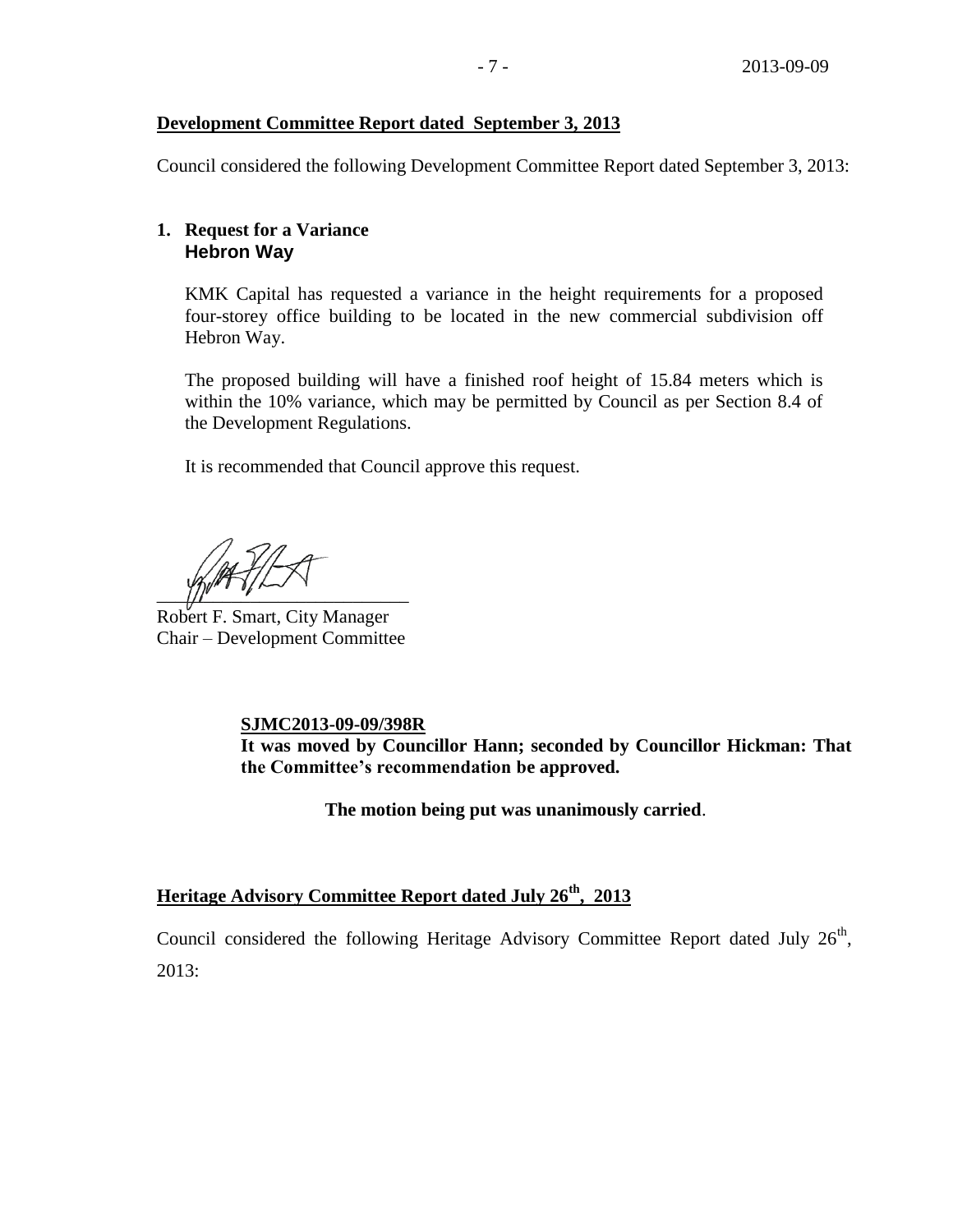| <b>Attendees:</b> | Deputy Mayor Shannie Duff, Chairperson                         |
|-------------------|----------------------------------------------------------------|
|                   | Councillor Sheilagh O'Leary                                    |
|                   | Dave Lane, NL Historic Trust                                   |
|                   | Gerard Hayes, Citizen Representative                           |
|                   | Dave Blackmore, Deputy City Manager of Planning, Development & |
|                   | Engineering                                                    |
|                   | Ken O'Brien, Manager of Planning & Information                 |
|                   | Peter Mercer, Heritage Officer                                 |
|                   | Margaret Donovan, Tourism Industry Coordinator                 |
|                   | Karen Chafe, Recording Secretary                               |

# **Report:**

## 1. **488 Water St. – Application to Replace Front Door**

The Committee considered the above-noted application. The building known as Apothecary Hall is a heritage designated structure. The Heritage Officer has consulted with the owner who has agreed to replace the door with a fiberglass ¾ windowed door which will line up with the existing window sill façade.

# **The Committee recommends approval as per the recommendation of the Heritage Officer.**

Deputy Mayor Shannie Duff Chairperson

#### **SJMC2013-09-09/399R**

**It was moved by Deputy Mayor Duff; seconded by Councillor O'Leary: That the Committee's recommendation be approved.**

**The motion being put was unanimously carried.**

# **Memorandum dated September 9, 2013 from Deputy Mayor Duff, Chair Arts Advisory Committee Arts Procurement Recommendations - Revised**

Council considered the following Report from Deputy Mayor Duff, Chair Arts Advisory Committee:

| Re:   | 2013 Arts Procurement Recommendations - Revised          |
|-------|----------------------------------------------------------|
| From: | Deputy Mayor Shannie Duff, Chair Arts Advisory Committee |
| To:   | Mayor Dennis O'Keefe<br>and Members of Council           |
| Date: | September 9, 2013                                        |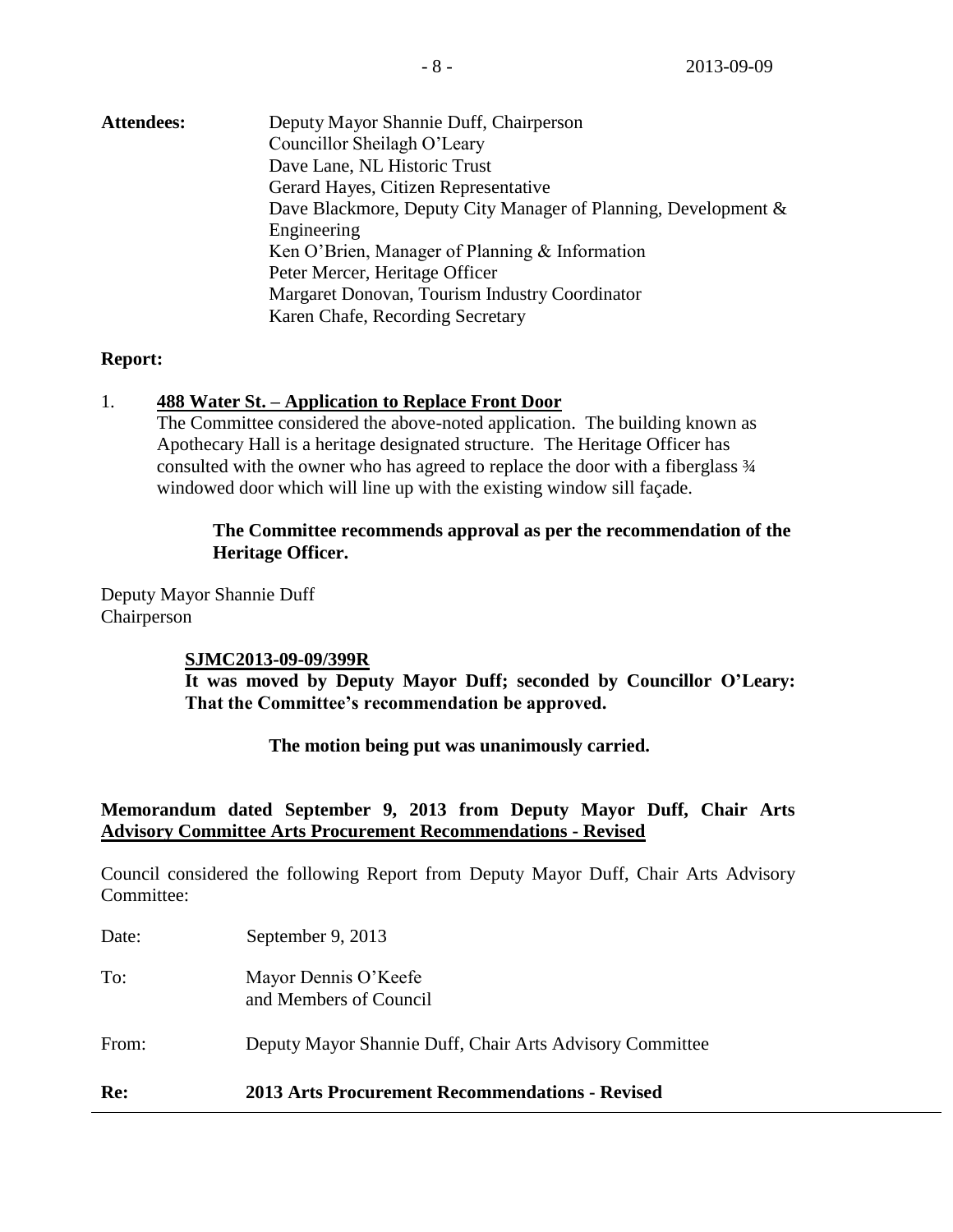Council at their Regular meeting of September 3, 2013 accepted the Art Procurement Jury's recommendation to purchase art totalling \$20,390.

Unfortunately two pieces originally chosen having a value of \$4,700 have since been sold so it was necessary for the Jury to make alternate selections having a value of \$4,120.

## **SJMC2013-09-09/400R**

**It was moved by Deputy Mayor Duff; seconded by Councillor Tilley: That the recommendations of the Arts Advisory Committee for art procurement as outlined in the following revised table totalling \$19,810.00, be approved.** 

| Art Procurement 2013 - Recommendations |                                       |                  |              |  |  |
|----------------------------------------|---------------------------------------|------------------|--------------|--|--|
| <b>Artist's Name</b>                   | <b>Title of Artwork</b>               |                  | <b>Price</b> |  |  |
| <b>Cory Collins</b>                    | Free University of Iqaluit            | \$               | 1,325.00     |  |  |
| <b>Boyd Chubbs</b>                     | Scat at the Peter Easton              | \$               | 1,950.00     |  |  |
| Erika Stephens-Moore                   | Point Pleasant                        | $\overline{\xi}$ | 2,450.00     |  |  |
| Laurie Leehane                         | <b>Bond Street</b>                    | \$               | 2,300.00     |  |  |
| John Goodyear                          | The Ring                              | \$               | 1,750.00     |  |  |
| <b>Michael Young</b>                   | The Fox                               | \$               | 2,200.00     |  |  |
| Kathleen Knowling                      | Lonely House, McDougal Street         | $\overline{\xi}$ | 700.00       |  |  |
|                                        |                                       | $\div$           | 2,700.00     |  |  |
| John Mcdonald                          | Lately                                | $\pmb{\ast}$     |              |  |  |
| Jonathan Green                         | Even Here it Was Impossible to Escape | \$               | 525.00       |  |  |
| Audrey Hurd                            | <b>Ghost Shoes</b>                    | $\overline{\xi}$ | 180.00       |  |  |
| Philippa Jones                         | <b>Universal Equation Solver</b>      | $\overline{\xi}$ | 1,200.00     |  |  |
| John MacCallum                         | The Discussion                        | \$               | 800.00       |  |  |
|                                        |                                       | $\div$           | 2,000.00     |  |  |
| Jonathan O'Dea                         | <b>Jellybeans</b>                     | 초                |              |  |  |
| Jennifer Morgan                        | Postcards: Cathedral                  | \$               | 310.00       |  |  |
|                                        |                                       | $\overline{\xi}$ | 750.00       |  |  |
| <b>Annette Manning</b>                 | Layering Green                        | $**$             |              |  |  |
|                                        |                                       | \$               | 600.00       |  |  |
| Margaret Walsh Best                    | Winter Hike to Fort Amherst           | **               |              |  |  |
|                                        |                                       | \$               | 2,450.00     |  |  |
| Ellie Yonova                           | <b>Opus 6056</b>                      | $**$             |              |  |  |
|                                        |                                       | \$               | 320.00       |  |  |
| <b>Kelly Burton</b>                    | Tea Towel Kitchen                     | **               |              |  |  |
| <b>TOTAL</b>                           |                                       |                  | \$19,810.00  |  |  |

Notes: \* Art work sold as per memo and excluded from the total reflected above. \*\*Recommended alternate selections

## **The motion being put was unanimously carried.**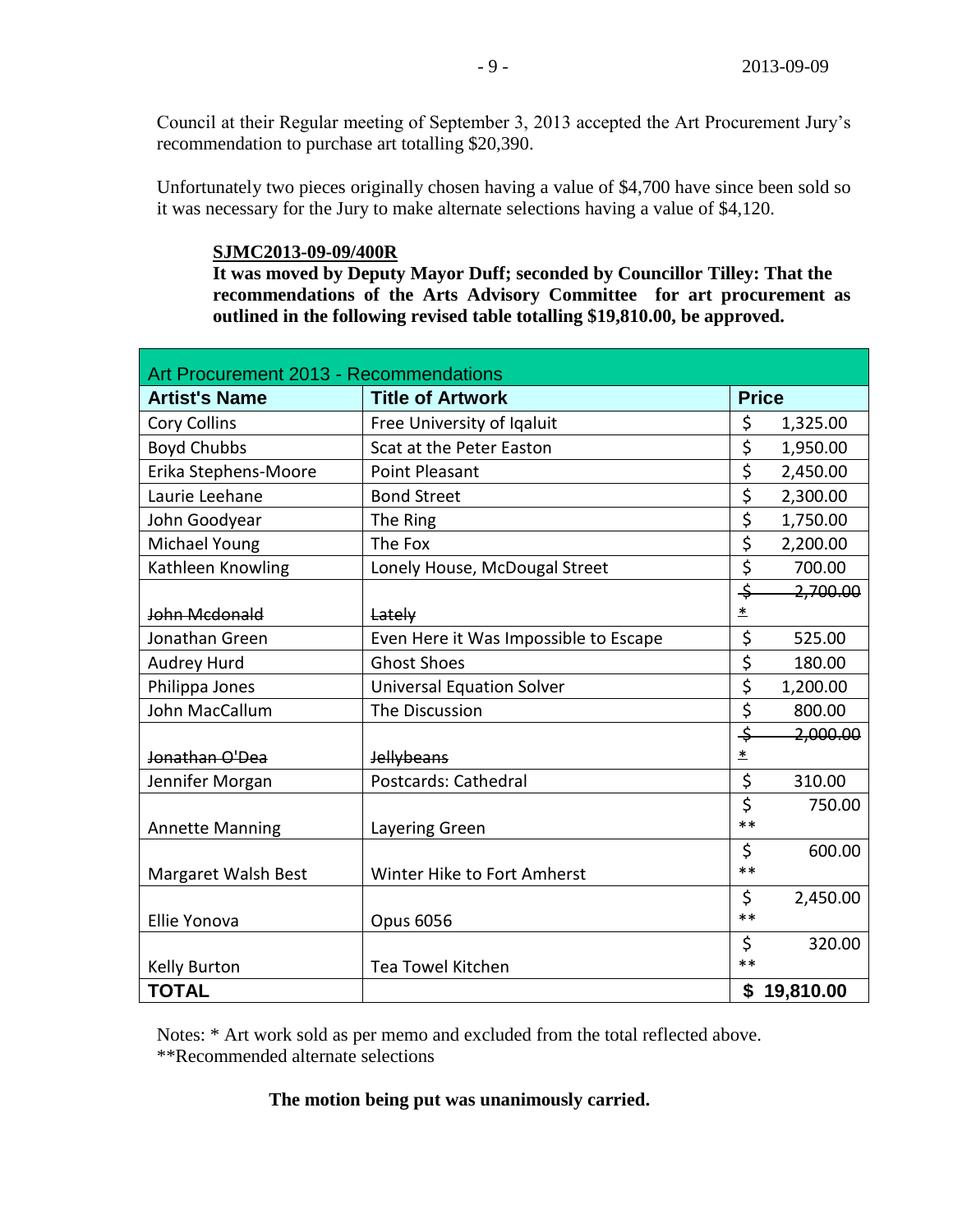#### **Development Permits**

Council considered as information the following Weekly Development Permits for the period August 30, 2013 to September 5, 2013:

#### **DEVELOPMENT PERMITS LIST DEPARTMENT OF PLANNING, DEVELOPMENT AND ENGINEERING FOR THE PERIOD OF August 30, 2013 TO September 5, 2013**

| Code       | Applicant                          | Application                                                        | Location                       | Ward | <b>Development</b><br><b>Officer's Decision</b> | Date     |
|------------|------------------------------------|--------------------------------------------------------------------|--------------------------------|------|-------------------------------------------------|----------|
| <b>RES</b> |                                    | Demolition & Rebuild<br>of Dwelling                                | 4 Empire Avenue                |      | <b>Approved</b>                                 | 13-09-03 |
| <b>RES</b> | <b>ALLNORTH</b><br>Consultants Ltd | Nineteen (19)<br>residential building<br>lots                      | Parsonage Drive                |      | Approved                                        | 13-09-04 |
| <b>RES</b> | APM<br>Construction                | Two (2)-Four(4) Story<br>Residential Buildings,<br>$64 + 39$ Units | St. John's Place -<br>Block #6 |      | Approved                                        | 13-09-05 |
| <b>COM</b> |                                    | Home Office for Event<br>Planning                                  | 2 First Avenue                 | 4    | Approved                                        | 13-09-05 |
|            |                                    |                                                                    |                                |      |                                                 |          |
|            |                                    |                                                                    |                                |      |                                                 |          |

| ÷    | <b>Code Classification:</b><br><b>RES-Residential</b><br><b>COM-Commercial</b><br><b>AG</b> - Agriculture<br>OT - Other                                                                                                   | <b>INST</b><br><b>IND</b> | - Institutional<br>- Industrial |
|------|---------------------------------------------------------------------------------------------------------------------------------------------------------------------------------------------------------------------------|---------------------------|---------------------------------|
| $**$ | This list is issued for information purposes only. Applicants have been advised in<br>writing of the Development Officer's decision and of their right to appeal any decision<br>to the St. John's Local Board of Appeal. |                           |                                 |

**Gerard Doran Development Officer Department of Planning**

#### **Building Permits List – September 9, 2013**

#### **SJMC2013-09-09/401R**

**It was decided on motion of Councillor Tilley; seconded by Councillor Breen: That the recommendation of the Deputy City Manager, Planning, Development & Engineering with respect to the following building permits, be approved:**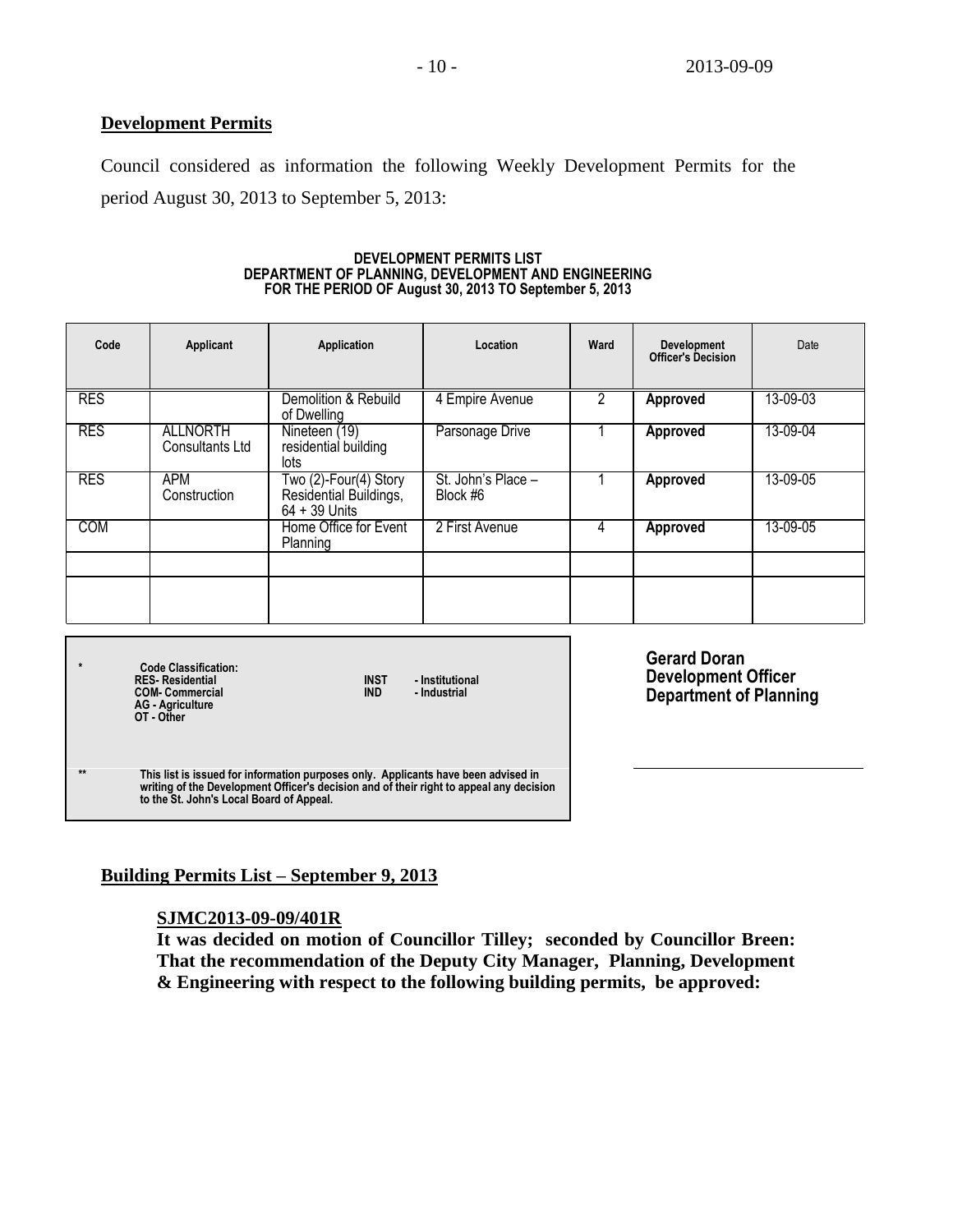# **Building Permits List Council's September 9, 2013 Regular Meeting**

Permits Issued: 2013/08/29 To 2013/09/04

**Class: Commercial**

| 16-72 Hamlyn Rd-Halloween Ally | Co i | Place Of Amusement   |
|--------------------------------|------|----------------------|
| 3-11 Rowan St                  | Rn   | Mixed Use            |
| 16-72 Hamlyn Rd Halloween Ally | Sn   | Retail Store         |
| 38-42 Ropewalk Lane Sign #2    | Ms   | Tavern               |
| 655 Topsail Rd, Discovery Ctr. | Cr   | Commercial School    |
| 27 Elizabeth Ave               | Co.  | Eating Establishment |
| 454 Water St                   | Rn.  | Mixed Use            |
| 75 Aberdeen Ave                | Rn   | Retail Store         |

This Week \$ 1,780,700.00

#### **Class: Industrial**

This Week \$ .00

#### **Class: Government/Institutional**

Clancey Dr (Quidi Vidi Lake) Nc Recreational Use

This Week \$ .00

#### **Class: Residential**

| 346 Anspach St           | Nс             | Fence                     |
|--------------------------|----------------|---------------------------|
| 5 Ariel Pl               | N <sub>C</sub> | Accessory Building        |
| 57 Beothuck St.          | Nc.            | Patio Deck                |
| 72 Blue Puttee Dr        | Nc             | Fence                     |
| 17 Caribou Pl            | Nc             | Accessory Building        |
| 19 Chafe Ave             | $N_{\rm C}$    | Patio Deck                |
| 356 Duckworth St         | Nc             | Patio Deck                |
| 13 Dunford St.           | Nc             | Semi-Detached Dwelling    |
| 44 Dunkerry Cres Lot 268 | $N_{\rm C}$    | Single Detached Dwelling  |
| 501 Foxtrap Access Rd    | Nc.            | Fence                     |
| 20 Georgina St           | Nc             | Fence                     |
| 8 Hamel St.              |                | No Patio Deck             |
| 16 Huntingdale Dr        | Nc             | Fence                     |
| 3 Kenai Cres, Lot 245    | Nc             | Single Detached Dwelling  |
| 11 Kenai Cres, Lot 241   | Nc             | Fence                     |
| 15 Kerr St               | Nc             | Fence                     |
| 69 Ladysmith Dr          | $N_{\rm C}$    | Accessory Building        |
| 83 Newtown Rd            | Nc.            | Fence                     |
| 4 Nonia St               | $N_{\rm C}$    | Fence                     |
| 35 Old Bay Bulls Rd      | Nc             | Fence                     |
| 3 Organ Pl               | $N_{\rm C}$    | Accessory Building        |
| 82 Pitcher's Path        | $N_{\rm C}$    | Accessory Building        |
| 16 Rose Abbey St         | Nc             | Accessory Building        |
| 6 Sequoia Dr, Lot 297    | Nc             | Single Detached & Sub.Apt |
| 206 Stavanger Dr, Lot 4  | Nc             | Single Detached Dwelling  |
| 29 Sitka St              | Nc             | Fence                     |
| 51 William St            | Nc             | Accessory Building        |
| 30 Winthrop Pl           | Nc             | Fence                     |
| 46 Cypress St            | Cr             | Subsidiary Apartment      |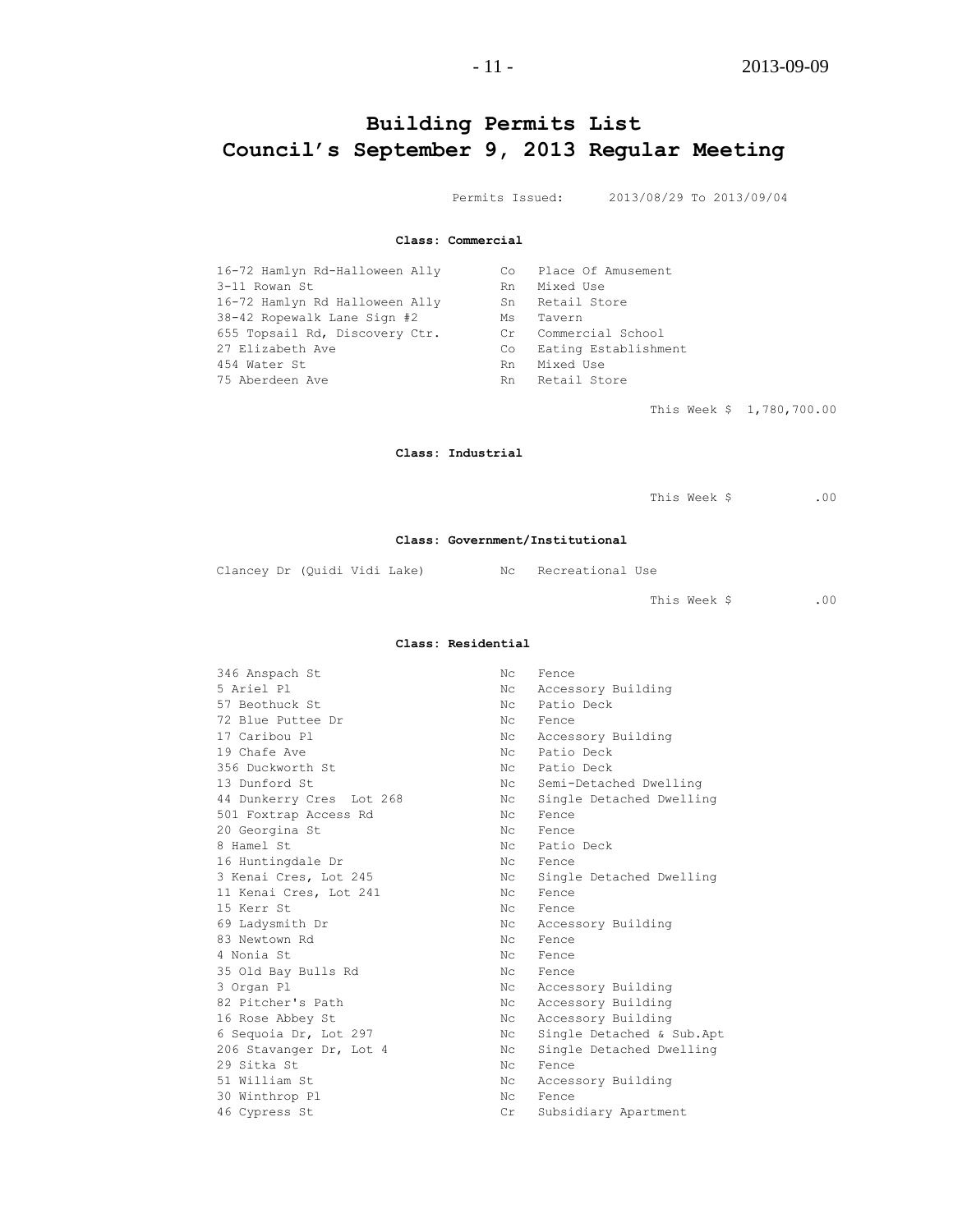| 13 Dorset St        | Cr. | Single Detached & Sub.Apt |
|---------------------|-----|---------------------------|
| 9 Long Beach St     | Ex. | Single Detached Dwelling  |
| 43 Parade St        | Ex. | Single Detached Dwelling  |
| 20 Blackwood Pl     | Rn  | Single Detached Dwelling  |
| 20 Blackwood Pl     | Rn  | Single Detached Dwelling  |
| 2 Capulet St        | Rn  | Subsidiary Apartment      |
| 16 Circular Rd      | Rn  | Single Detached Dwelling  |
| 32 Cookstown Rd     | Rn  | Single Detached Dwelling  |
| 20 Fleming St       | Rn  | Single Detached Dwelling  |
| 17 Country Grove Pl | Sw  | Single Detached & Sub.Apt |
| 11 Elm Pl           | Sw  | Single Detached Dwelling  |
| 16 Griffin's Lane   | Sw  | Single Detached Dwelling  |
| 16 Rose Abbey St    | Sw  | Single Detached Dwelling  |
| 24 Whiteford Pl     | Sw  | Single Detached Dwelling  |
|                     |     |                           |

This Week \$ 1,244,815.00

**Class: Demolition**

81 Thorburn Rd **DM** Dm Mixed Use

This Week \$ 45,000.00

This Week's Total: \$ 3,070,515.00

Repair Permits Issued: 2013/08/29 To 2013/09/04 \$ 43,000.00

30 Gullage Street New Driveway Rejected As Per Section 10.3.3(1)(G)Of The City Of St. John's Development Regulations As At Least 50% Of The Front Yard Shall Be Landscaped.

34 Glenlonan Street Driveway Extension Rejected As Per Section 10.3.3(1)(G)Of The City Of St. John's Development Regulations As At Least 50% Of The Front Yard Shall Be Landscaped.

#### Legend

|     | Co Change Of Occupancy  |    | Sn Sign                 |
|-----|-------------------------|----|-------------------------|
|     | Cr Chng Of Occ/Renovtns |    | Ms Mobile Sign          |
|     | Ex Extension            |    | Cc Chimney Construction |
|     | No New Construction     |    | Cd Chimney Demolition   |
|     | Oc Occupant Change      |    | Dv Development File     |
|     | Rn Renovations          | Ws | Woodstove               |
| Sw. | Site Work               |    | Dm Demolition           |
|     | Ti Tenant Improvements  |    |                         |
|     |                         |    |                         |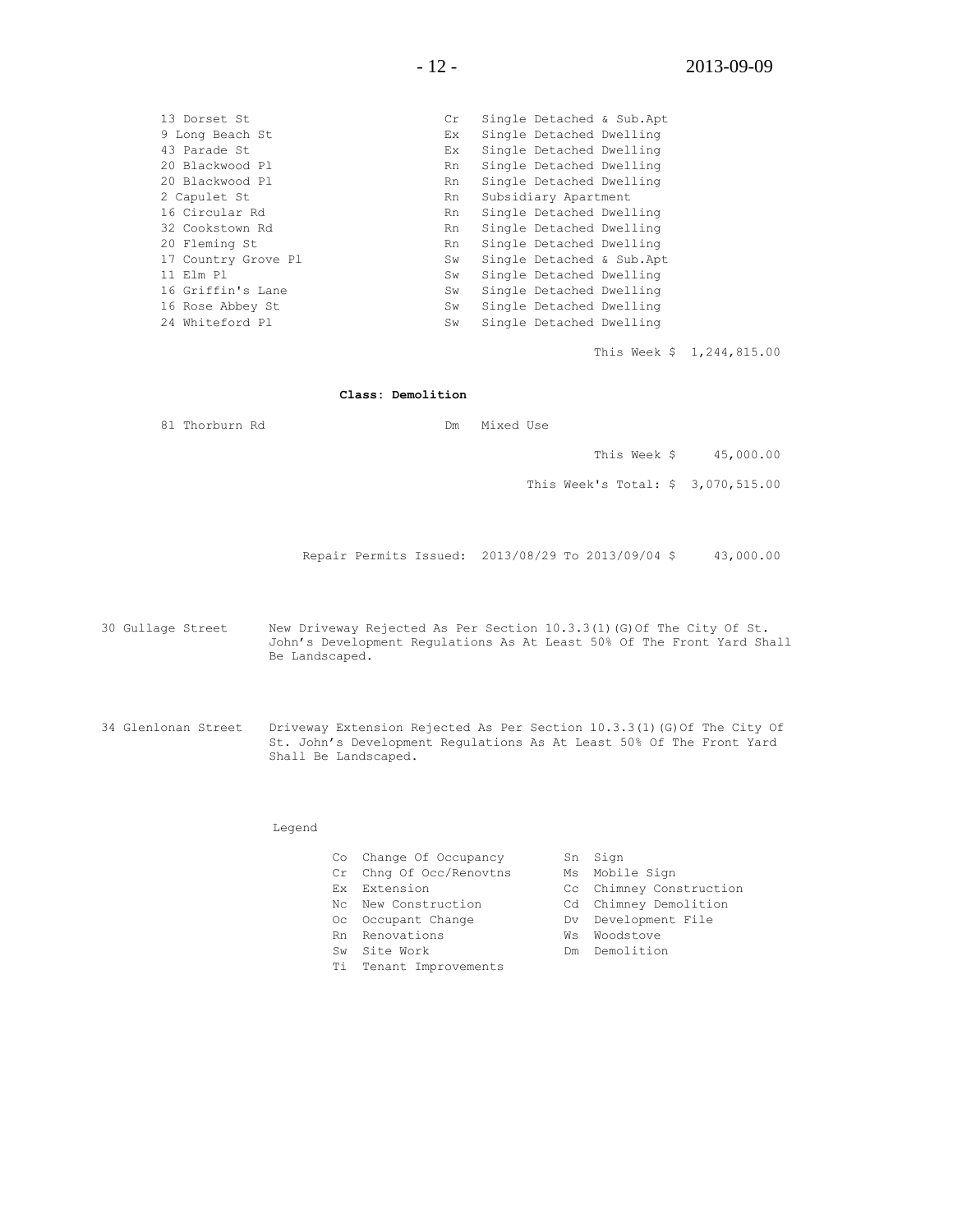| YEAR TO DATE COMPARISONS                  |                  |                   |                      |  |  |  |
|-------------------------------------------|------------------|-------------------|----------------------|--|--|--|
| September 9, 2013                         |                  |                   |                      |  |  |  |
|                                           |                  |                   |                      |  |  |  |
| <b>TYPE</b>                               | 2012             | 2013              | $%$ VARIANCE $(+/-)$ |  |  |  |
| Commercial                                | \$156,700,000.00 | \$70, 200, 800.00 | $-55$                |  |  |  |
| Industrial                                | \$3,600,100.00   | \$131,000.00      | $-96$                |  |  |  |
| Government/Institutional                  | \$15,500,500.00  | \$71,800,700.00   | 363                  |  |  |  |
| Residential                               | \$134,200,100.00 | \$114,300,100.00  | $-15$                |  |  |  |
| Repairs                                   | \$3,700,600.00   | \$3,500,400.00    | $-5$                 |  |  |  |
| Housing Units (1 & 2<br>Family Dwellings) | 445              | 322               |                      |  |  |  |
| <b>TOTAL</b>                              | \$313,701,300.00 | \$259,933,000.00  | $-17$                |  |  |  |

Respectfully Submitted,

David Blackmore, R.P.A. Deputy City Manager – Planning, Development & Engineering

#### **Payrolls and Accounts**

## **SJMC2013-09-09/402R**

**It was decided on motion of Councillor Tilley; seconded by Councillor Breen: That the following Payrolls and Accounts for the week ending August September 5th, 2013 be approved:**

> **Weekly Payment Vouchers For The Week Ending September 5, 2013**

| <b>Payroll</b>          |                  |
|-------------------------|------------------|
| <b>Public Works</b>     | 459,536.41<br>\$ |
| <b>Bi-Weekly Casual</b> | 111,357.14<br>\$ |
| <b>Accounts Payable</b> | \$4,471,043.17   |
|                         |                  |

Total: \$5,041,936.72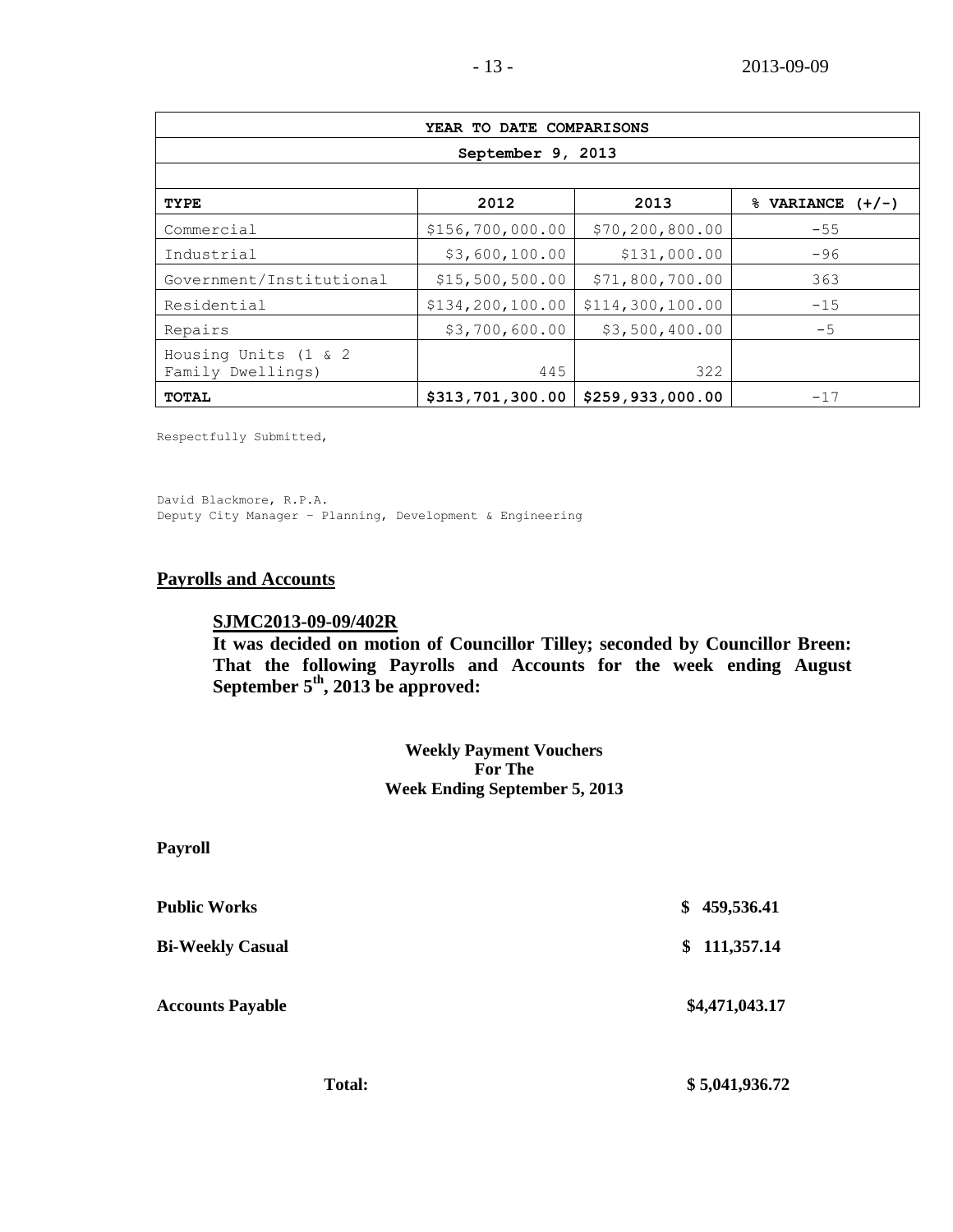## **238 Portugal Cove Road**

Council considered a memorandum dated September 4, 2013 from the City Solicitor regarding the above noted.

## **SJMC2013-09-09/403R**

**It was decided on motion of Councillor Colbert; seconded by Councillor Hickman: That compensation in the amount of \$750.00, plus legal fees, be approved for expropriation by the City of an easement over land at 238 Portugal Cove Road, for replacement of the water transmission line.**

# **The motion being put was unanimously carried.**

## **Grace Hospital Site**

Council considered a memorandum dated August 29, 2013 from the City Solicitor regarding

the above noted.

# **SJMC2013-09-09/404R**

**It was decided on motion of Councillor Hann; seconded by Councillor Galgay: That authority be granted to execute the lease between the City and Coady Construction Ltd. for a six month period at no cost, for the storage of materials on the Grace Hospital Site for the Craigmillar Avenue infrastructure replacement project.**

**The motion being put was unanimously carried.**

# **Councillor Collins**

Councillor Collins advised that he intends to investigate with staff the possibility of installing a turning lane on Doyles Road in the vicinity of Goulds Elementary School due to heavy traffic congestion in that area.

# **Councillor Hanlon**

Councillor Hanlon asked that a letter of congratulations and support be forwarded by His Worship the Mayor on behalf of Council to Stephen Dunn , local film maker on winning a national competition which will see him further his career in the film development area.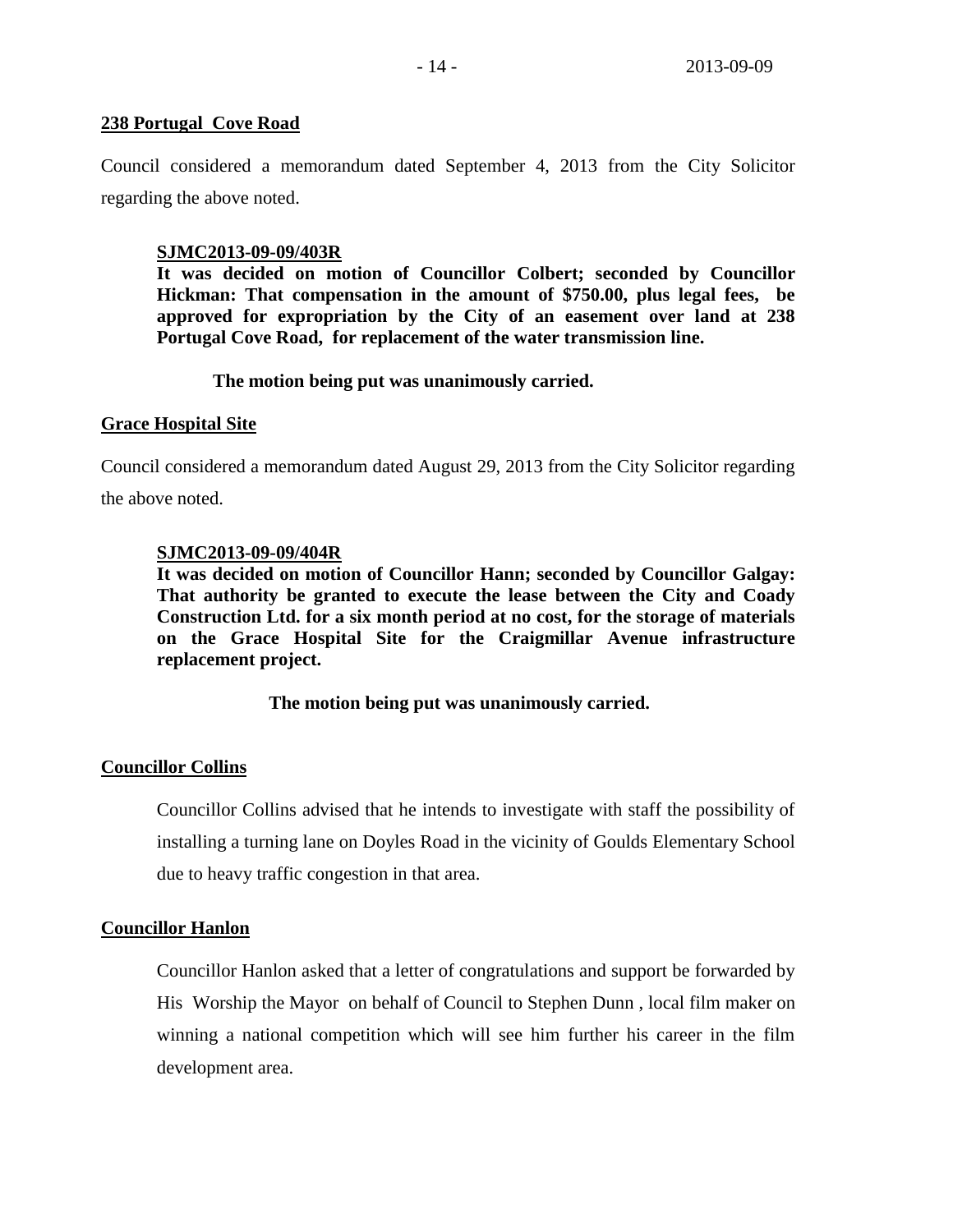#### **Councillor Tilley**

Councillor Tilley asked that the Police and Traffic (1) consider installing a left turning lane on Mundy Pond Road at the Cross Town Arterial and (2) installing a left turning lane at Mercer's Lane and Backmarsh Road.

#### **Councillor Galgay**

Councillor Galgay asked for a status report on the proposed Condominium Development - Roosevelt Properties Ltd. - Civic No. 181 Hamilton Avenue, former CEI Club.

### **Councillor Hann**

Councillor Hann asked that staff look at the possibility of establishing a St. John's Walk of Fame in front of the Convention Centre as a tribute to the community of actors and musicians of the province of NL who succeeded both nationally and internationally.

#### **Councillor Hickman**

Councillor Hickman noted he has received complaints about problems associated the Military Road/Garrison Hill/Bonaventure Avenue intersection and asked that the matter be referred to the Police and Traffic Committee.

#### **Councillor O'Leary**

Councillor O'Leary advised that she received a complaint on the issue of "bed bugs" and asked on behalf of the resident, if the City, from a health and safety perspective, would post information on the matter on its web site.

Councillor O'Leary noted problems due to increased transport traffic in the King's Bridge Road/Forest Road area and asked that the matter be referred to the Police and Traffic Committee to discuss options on how to heighten patrols in that area.